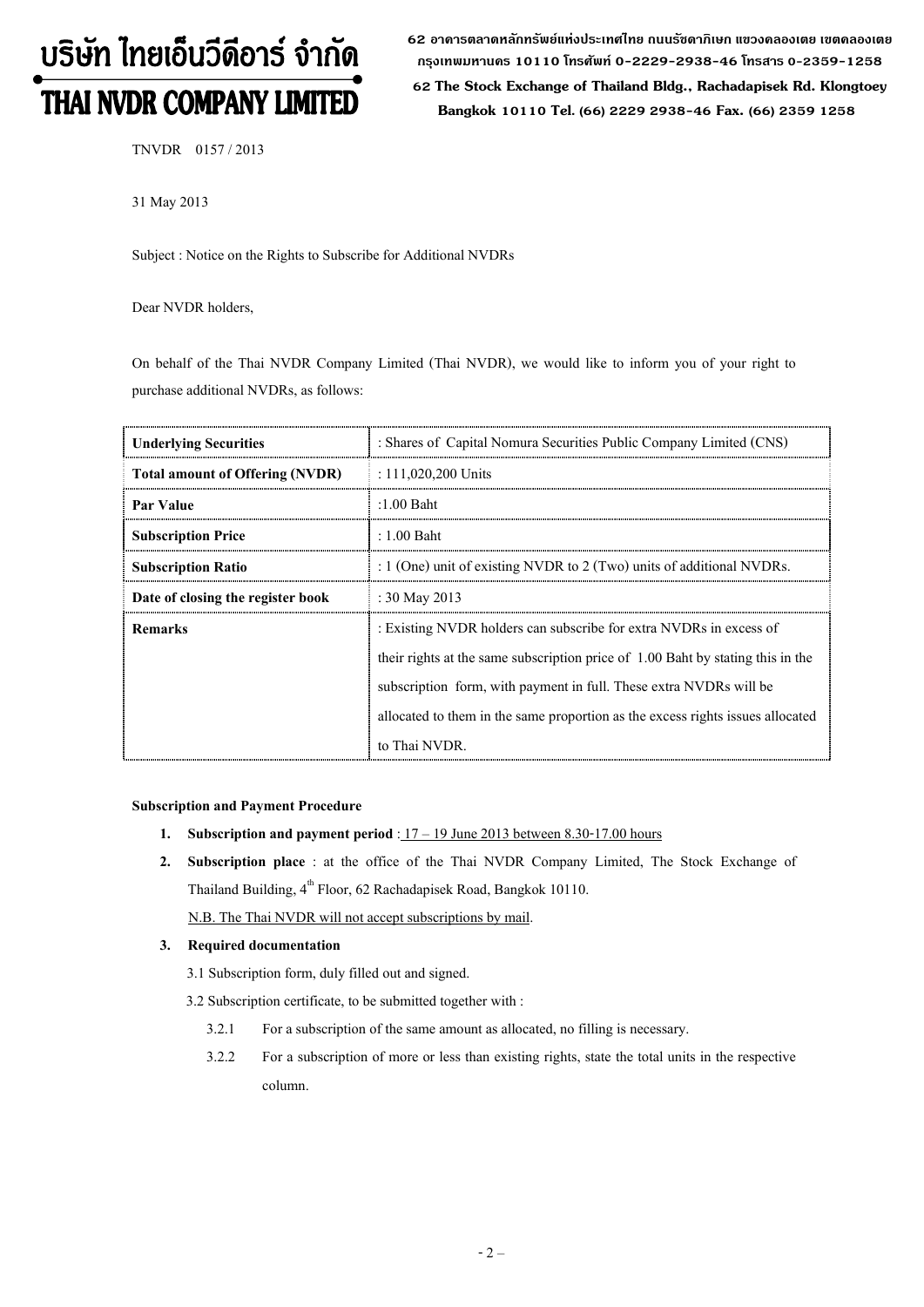#### **4. Payment**

**Subscription for full entitlement or less than or excess the entitlement**, please make payment by one check or one cashier check which is collectable through clearing house in Bangkok. The check or cashier check shall be dated from 17 to 19 June 2013. Indicate the subscription date and make it payable to *-Capital Nomura Securities Public Company Limited for Share Subscription.*

- **5.** If NVDR holders fail to exercise their rights or make a payment within the allotted time schedule, or the check or cashier check is not honored, it shall be deemed that such NVDR holders do not wish to exercise their subscription rights. Thai NVDR shall thus regard the subscription as being void.
- **6.** Refund for unallotted NVDRs.

If the excess rights NVDRs were not allotted in full because the number of NVDRs subscribed for were more than the number or remaining units of NVDRs, the Thai NVDR will make a refund (without interest) to the NVDR holders by check for the unallotted NVDRs and send it by registered mail to the address that appears on the Share Register Book on the date of closing the book, within 7 business days after the Thai NVDR has received the refund from the underlying company.

Should you need any further information, please do not hesitate to contact Thai NVDR Company Limited at 02-229-2800 Ext. 2938-46.

Sincerely yours, Thai NVDR Company Limited

Proham Clorchayn

(Pichaya Chomchaiya) Head Depository Department The Stock Exchange of Thailand

Enclosure : 1. Subscription Form for NVDR Right Issues 2. Subscription Certificate